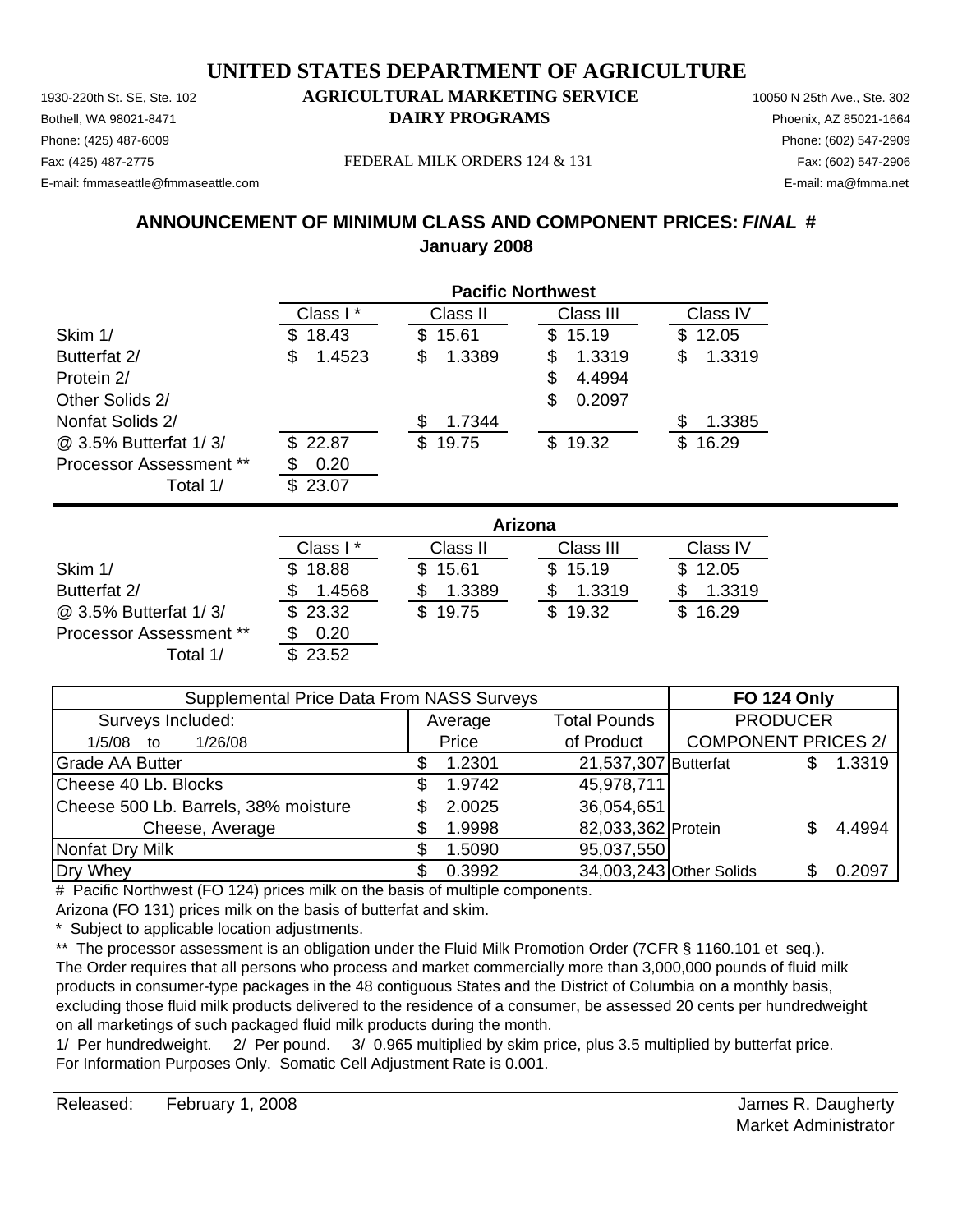Phone: (425) 487-6009 Phone: (602) 547-2909 E-mail: fmmaseattle@fmmaseattle.com E-mail: ma@fmma.net

#### 1930-220th St. SE, Ste. 102 **AGRICULTURAL MARKETING SERVICE** 10050 N 25th Ave., Ste. 302 Bothell, WA 98021-8471 **DAIRY PROGRAMS** Phoenix, AZ 85021-1664

Fax: (425) 487-2775 Fax: (602) 547-2906 FEDERAL MILK ORDERS 124 & 131

#### **ANNOUNCEMENT OF MINIMUM CLASS AND COMPONENT PRICES:** *FINAL* **# February 2008**

|                                | <b>Pacific Northwest</b> |             |             |              |  |  |
|--------------------------------|--------------------------|-------------|-------------|--------------|--|--|
|                                | Class I*                 | Class II    | Class III   | Class IV     |  |  |
| Skim 1/                        | 17.34<br>S               | 14.39<br>\$ | \$12.93     | 10.48<br>\$. |  |  |
| Butterfat 2/                   | 1.3850<br>S              | 1.3080<br>S | 1.3010<br>S | S<br>1.3010  |  |  |
| Protein 2/                     |                          |             | 4.0180<br>S |              |  |  |
| Other Solids 2/                |                          |             | 0.0803<br>S |              |  |  |
| Nonfat Solids 2/               |                          | 1.5989      |             | 1.1643<br>S  |  |  |
| @ 3.5% Butterfat 1/3/          | 21.58<br>\$.             | \$18.46     | \$17.03     | 14.67<br>\$  |  |  |
| <b>Processor Assessment **</b> | 0.20                     |             |             |              |  |  |
| Total 1/                       | 21.78<br>\$.             |             |             |              |  |  |

|                                |          | Arizona  |           |          |  |  |  |
|--------------------------------|----------|----------|-----------|----------|--|--|--|
|                                | Class I* | Class II | Class III | Class IV |  |  |  |
| Skim 1/                        | \$17.79  | \$14.39  | \$12.93   | \$10.48  |  |  |  |
| Butterfat 2/                   | 1.3895   | 1.3080   | 1.3010    | 1.3010   |  |  |  |
| @ 3.5% Butterfat 1/3/          | \$22.03  | \$18.46  | \$17.03   | \$14.67  |  |  |  |
| <b>Processor Assessment **</b> | 0.20     |          |           |          |  |  |  |
| Total 1/                       | \$22.23  |          |           |          |  |  |  |

| Supplemental Price Data From NASS Surveys | <b>FO 124 Only</b> |                         |                            |  |        |
|-------------------------------------------|--------------------|-------------------------|----------------------------|--|--------|
| Surveys Included:                         | Average            | <b>Total Pounds</b>     | <b>PRODUCER</b>            |  |        |
| 2/23/08<br>2/2/08<br>to                   | Price              | of Product              | <b>COMPONENT PRICES 2/</b> |  |        |
| <b>Grade AA Butter</b>                    | 1.2044             | 14,601,863 Butterfat    |                            |  | 1.3010 |
| Cheese 40 Lb. Blocks                      | 1.7892             | 41,695,490              |                            |  |        |
| Cheese 500 Lb. Barrels, 38% moisture      | 1.8653             | 38,692,551              |                            |  |        |
| Cheese, Average                           | 1.8403             | 80,388,041 Protein      |                            |  | 4.0180 |
| Nonfat Dry Milk                           | 1.3331             | 78,441,658              |                            |  |        |
| Dry Whey                                  | 0.2736             | 40,630,527 Other Solids |                            |  | 0.0803 |

# Pacific Northwest (FO 124) prices milk on the basis of multiple components. Arizona (FO 131) prices milk on the basis of butterfat and skim.

\* Subject to applicable location adjustments.

\*\* The processor assessment is an obligation under the Fluid Milk Promotion Order (7CFR § 1160.101 et seq.). The Order requires that all persons who process and market commercially more than 3,000,000 pounds of fluid milk products in consumer-type packages in the 48 contiguous States and the District of Columbia on a monthly basis, excluding those fluid milk products delivered to the residence of a consumer, be assessed 20 cents per hundredweight on all marketings of such packaged fluid milk products during the month.

1/ Per hundredweight. 2/ Per pound. 3/ 0.965 multiplied by skim price, plus 3.5 multiplied by butterfat price. For Information Purposes Only. Somatic Cell Adjustment Rate is 0.00092.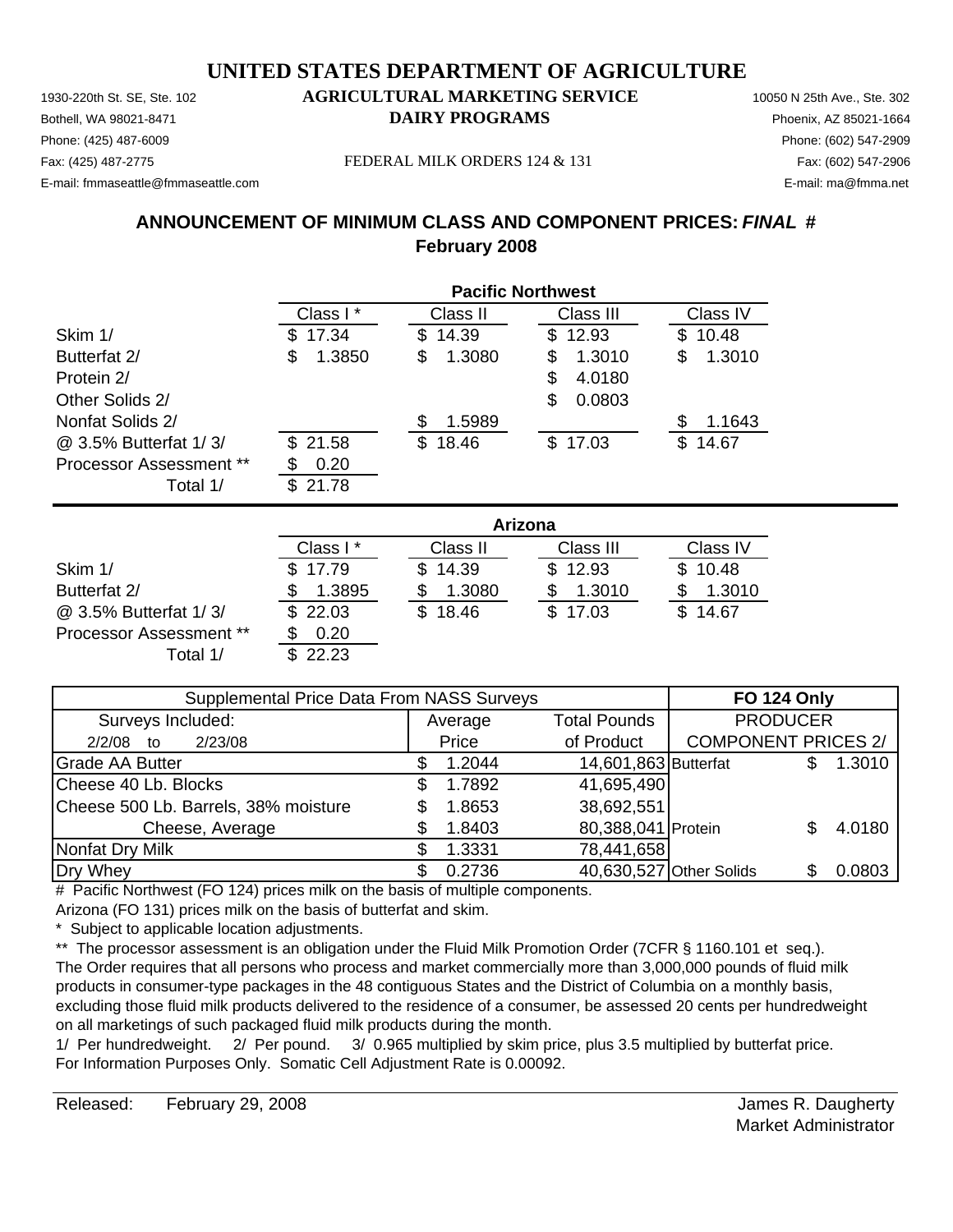Phone: (425) 487-6009 Phone: (602) 547-2909 E-mail: fmmaseattle@fmmaseattle.com E-mail: ma@fmma.net

#### 1930-220th St. SE, Ste. 102 **AGRICULTURAL MARKETING SERVICE** 10050 N 25th Ave., Ste. 302 Bothell, WA 98021-8471 **DAIRY PROGRAMS** Phoenix, AZ 85021-1664

Fax: (425) 487-2775 FEDERAL MILK ORDERS 124 & 131 Fax: (602) 547-2906

#### **ANNOUNCEMENT OF MINIMUM CLASS AND COMPONENT PRICES:** *FINAL* **# March 2008**

|                                | <b>Pacific Northwest</b> |             |             |              |  |
|--------------------------------|--------------------------|-------------|-------------|--------------|--|
|                                | Class I*                 | Class II    | Class III   | Class IV     |  |
| Skim 1/                        | 14.44<br>S               | 11.24<br>\$ | 13.72<br>\$ | 9.75<br>\$   |  |
| Butterfat 2/                   | 1.3328<br>S              | 1.3674<br>S | 1.3604<br>S | \$<br>1.3604 |  |
| Protein 2/                     |                          |             | 4.3331<br>S |              |  |
| Other Solids 2/                |                          |             | 0.0493<br>S |              |  |
| Nonfat Solids 2/               |                          | 1.2489      |             | 1.0833<br>S  |  |
| @ 3.5% Butterfat 1/3/          | 18.60<br>S               | \$15.63     | 18.00<br>S. | \$<br>14.17  |  |
| <b>Processor Assessment **</b> | 0.20                     |             |             |              |  |
| Total 1/                       | 18.80<br>\$.             |             |             |              |  |

|                         | Arizona   |              |           |          |  |  |
|-------------------------|-----------|--------------|-----------|----------|--|--|
|                         | Class I * | Class II     | Class III | Class IV |  |  |
| Skim 1/                 | \$14.89   | \$11.24      | \$13.72   | 9.75     |  |  |
| Butterfat 2/            | 1.3373    | 1.3674       | 1.3604    | 1.3604   |  |  |
| @ 3.5% Butterfat 1/3/   | \$19.05   | 15.63<br>\$. | \$18.00   | \$14.17  |  |  |
| Processor Assessment ** | 0.20      |              |           |          |  |  |
| Total 1/                | 19.25     |              |           |          |  |  |

| Supplemental Price Data From NASS Surveys | <b>FO 124 Only</b> |                      |                            |  |        |
|-------------------------------------------|--------------------|----------------------|----------------------------|--|--------|
| Surveys Included:                         | Average            | <b>Total Pounds</b>  | <b>PRODUCER</b>            |  |        |
| 3/29/08<br>$3/1/08$ to                    | Price              | of Product           | <b>COMPONENT PRICES 2/</b> |  |        |
| <b>Grade AA Butter</b>                    | 1.2539             | 19,106,605 Butterfat |                            |  | 1.3604 |
| Cheese 40 Lb. Blocks                      | 1.9548             | 51,393,806           |                            |  |        |
| Cheese 500 Lb. Barrels, 38% moisture      | 1.9302             | 49,900,122           |                            |  |        |
| Cheese, Average                           | 1.9575             | 101,293,928 Protein  |                            |  | 4.3331 |
| Nonfat Dry Milk                           | 1.2512             | 128,244,791          |                            |  |        |
| Dry Whey                                  | 0.2435             |                      | 60,683,511 Other Solids    |  | 0.0493 |

# Pacific Northwest (FO 124) prices milk on the basis of multiple components. Arizona (FO 131) prices milk on the basis of butterfat and skim.

\* Subject to applicable location adjustments.

\*\* The processor assessment is an obligation under the Fluid Milk Promotion Order (7CFR § 1160.101 et seq.). The Order requires that all persons who process and market commercially more than 3,000,000 pounds of fluid milk products in consumer-type packages in the 48 contiguous States and the District of Columbia on a monthly basis, excluding those fluid milk products delivered to the residence of a consumer, be assessed 20 cents per hundredweight on all marketings of such packaged fluid milk products during the month.

1/ Per hundredweight. 2/ Per pound. 3/ 0.965 multiplied by skim price, plus 3.5 multiplied by butterfat price. For Information Purposes Only. Somatic Cell Adjustment Rate is 0.00098.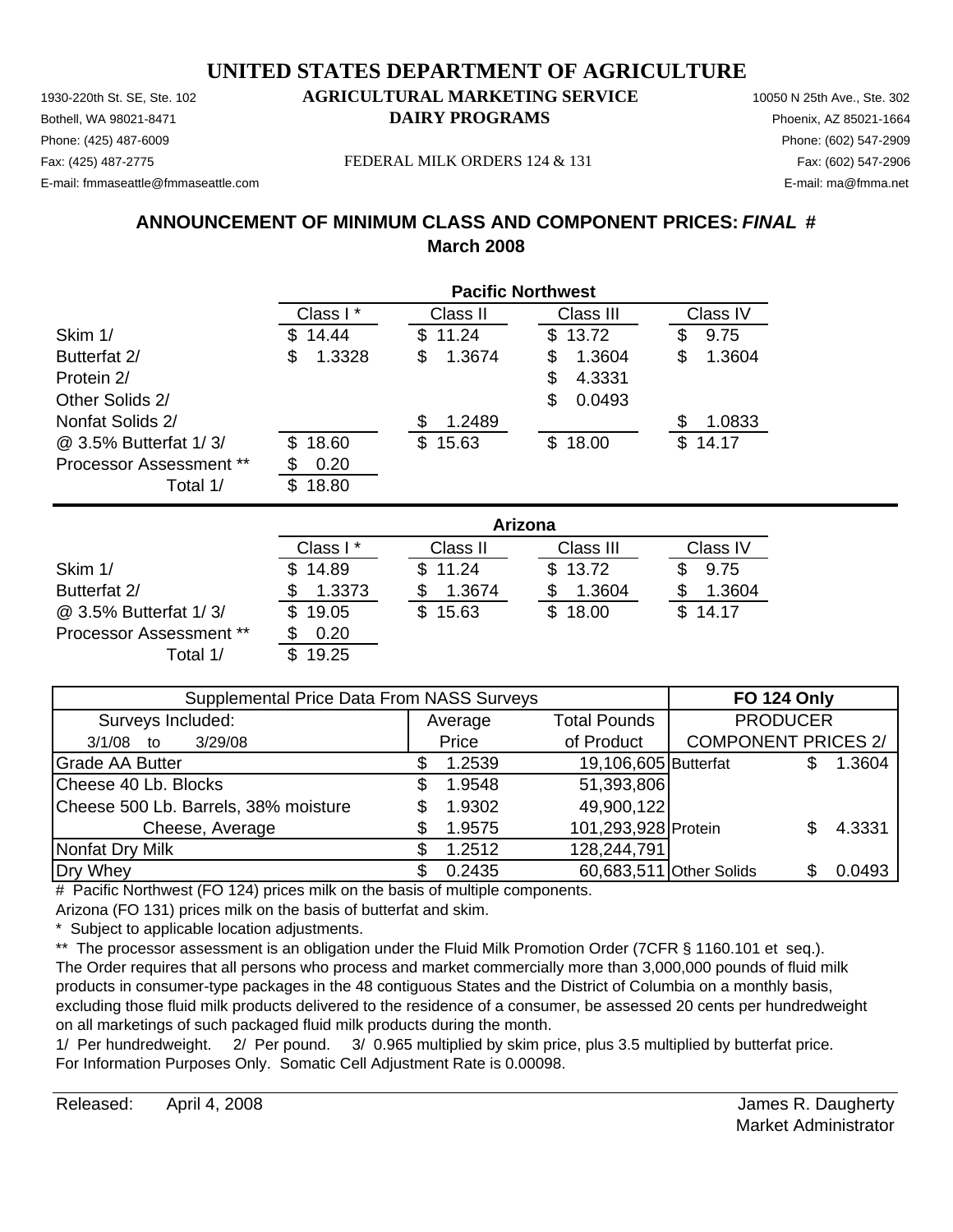Phone: (425) 487-6009 Phone: (602) 547-2909 E-mail: fmmaseattle@fmmaseattle.com E-mail: ma@fmma.net

#### 1930-220th St. SE, Ste. 102 **AGRICULTURAL MARKETING SERVICE** 10050 N 25th Ave., Ste. 302 Bothell, WA 98021-8471 **DAIRY PROGRAMS** Phoenix, AZ 85021-1664

Fax: (425) 487-2775 FEDERAL MILK ORDERS 124 & 131 Fax: (602) 547-2906

#### **ANNOUNCEMENT OF MINIMUM CLASS AND COMPONENT PRICES:** *FINAL* **# April 2008**

|                                | <b>Pacific Northwest</b> |             |              |             |  |  |
|--------------------------------|--------------------------|-------------|--------------|-------------|--|--|
|                                | Class I*                 | Class II    | Class III    | Class IV    |  |  |
| Skim 1/                        | 16.29<br>S               | 10.47<br>S  | 12.02<br>\$. | 9.74<br>\$  |  |  |
| Butterfat 2/                   | \$<br>1.3673             | 1.4818<br>S | 1.4748<br>S  | 1.4748<br>S |  |  |
| Protein 2/                     |                          |             | 3.7579<br>S  |             |  |  |
| Other Solids 2/                |                          |             | 0.0622<br>S  |             |  |  |
| Nonfat Solids 2/               |                          | 1.1633<br>S |              | 1.0827<br>S |  |  |
| @ 3.5% Butterfat 1/3/          | \$20.51                  | \$15.29     | \$16.76      | 14.56<br>S  |  |  |
| <b>Processor Assessment **</b> | 0.20                     |             |              |             |  |  |
| Total 1/                       | 20.71<br>ß.              |             |              |             |  |  |

|                                |          | Arizona  |           |          |  |  |  |
|--------------------------------|----------|----------|-----------|----------|--|--|--|
|                                | Class I* | Class II | Class III | Class IV |  |  |  |
| Skim 1/                        | \$16.74  | \$10.47  | \$12.02   | 9.74     |  |  |  |
| Butterfat 2/                   | 1.3718   | 1.4818   | 1.4748    | 1.4748   |  |  |  |
| @ 3.5% Butterfat 1/3/          | \$20.96  | \$15.29  | \$16.76   | \$14.56  |  |  |  |
| <b>Processor Assessment **</b> | 0.20     |          |           |          |  |  |  |
| Total 1/                       | \$21.16  |          |           |          |  |  |  |

| Supplemental Price Data From NASS Surveys | <b>FO 124 Only</b> |                         |                            |     |        |
|-------------------------------------------|--------------------|-------------------------|----------------------------|-----|--------|
| Surveys Included:                         | Average            | <b>Total Pounds</b>     | <b>PRODUCER</b>            |     |        |
| 4/26/08<br>4/5/08 to                      | Price              | of Product              | <b>COMPONENT PRICES 2/</b> |     |        |
| <b>Grade AA Butter</b>                    | 1.3492             | 14,933,957 Butterfat    |                            |     | 1.4748 |
| Cheese 40 Lb. Blocks                      | 1.8180             | 43,438,295              |                            |     |        |
| Cheese 500 Lb. Barrels, 38% moisture      | 1.7845             | 34,864,946              |                            |     |        |
| Cheese, Average                           | 1.8164             | 78,303,241 Protein      |                            | SS. | 3.7579 |
| Nonfat Dry Milk                           | 1.2506             | 98,378,144              |                            |     |        |
| Dry Whey                                  | 0.2560             | 45,437,195 Other Solids |                            |     | 0.0622 |

# Pacific Northwest (FO 124) prices milk on the basis of multiple components. Arizona (FO 131) prices milk on the basis of butterfat and skim.

\* Subject to applicable location adjustments.

\*\* The processor assessment is an obligation under the Fluid Milk Promotion Order (7CFR § 1160.101 et seq.). The Order requires that all persons who process and market commercially more than 3,000,000 pounds of fluid milk products in consumer-type packages in the 48 contiguous States and the District of Columbia on a monthly basis, excluding those fluid milk products delivered to the residence of a consumer, be assessed 20 cents per hundredweight on all marketings of such packaged fluid milk products during the month.

1/ Per hundredweight. 2/ Per pound. 3/ 0.965 multiplied by skim price, plus 3.5 multiplied by butterfat price. For Information Purposes Only. Somatic Cell Adjustment Rate is 0.00091.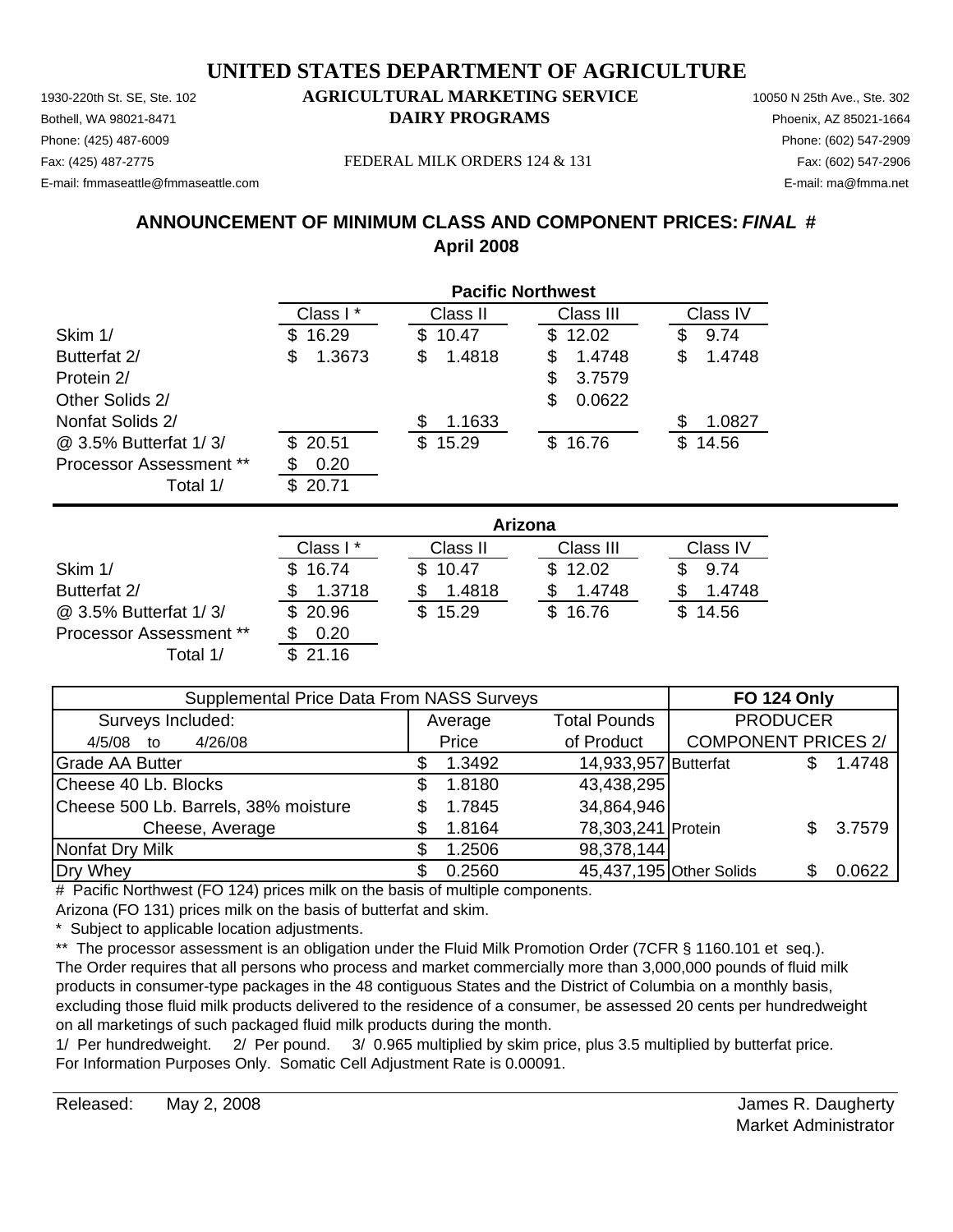Phone: (425) 487-6009 Phone: (602) 547-2909 E-mail: fmmaseattle@fmmaseattle.com E-mail: ma@fmma.net

#### 1930-220th St. SE, Ste. 102 **AGRICULTURAL MARKETING SERVICE** 10050 N 25th Ave., Ste. 302 Bothell, WA 98021-8471 **DAIRY PROGRAMS** Phoenix, AZ 85021-1664

Fax: (425) 487-2775 FEDERAL MILK ORDERS 124 & 131 Fax: (602) 547-2906

#### **ANNOUNCEMENT OF MINIMUM CLASS AND COMPONENT PRICES:** *FINAL* **# May 2008**

|                                | <b>Pacific Northwest</b> |             |             |              |  |  |
|--------------------------------|--------------------------|-------------|-------------|--------------|--|--|
|                                | Class I*                 | Class II    | Class III   | Class IV     |  |  |
| Skim 1/                        | 13.80<br>S               | 10.40<br>S. | 13.20<br>\$ | 10.17<br>\$. |  |  |
| Butterfat 2/                   | 1.4853<br>\$             | 1.5632<br>S | 1.5562<br>S | 1.5562<br>S  |  |  |
| Protein 2/                     |                          |             | 4.1108<br>S |              |  |  |
| Other Solids 2/                |                          |             | 0.0766<br>S |              |  |  |
| Nonfat Solids 2/               |                          | 1.1556<br>S |             | 1.1301<br>S  |  |  |
| @ 3.5% Butterfat 1/3/          | 18.52<br>\$.             | 15.51<br>\$ | 18.18<br>\$ | 15.26<br>\$. |  |  |
| <b>Processor Assessment **</b> | 0.20                     |             |             |              |  |  |
| Total 1/                       | 18.72<br>\$.             |             |             |              |  |  |

|                         | Arizona   |              |           |          |  |  |
|-------------------------|-----------|--------------|-----------|----------|--|--|
|                         | Class I * | Class II     | Class III | Class IV |  |  |
| Skim 1/                 | \$14.25   | \$10.40      | \$13.20   | \$10.17  |  |  |
| Butterfat 2/            | 1.4898    | 1.5632       | 1.5562    | 1.5562   |  |  |
| @ 3.5% Butterfat 1/3/   | \$18.97   | 15.51<br>\$. | \$18.18   | \$15.26  |  |  |
| Processor Assessment ** | 0.20      |              |           |          |  |  |
| Total 1/                | 19.17     |              |           |          |  |  |

| Supplemental Price Data From NASS Surveys | <b>FO 124 Only</b> |                         |                            |        |
|-------------------------------------------|--------------------|-------------------------|----------------------------|--------|
| Surveys Included:                         | Average            | <b>Total Pounds</b>     | <b>PRODUCER</b>            |        |
| 5/24/08<br>$5/3/08$ to                    | Price              | of Product              | <b>COMPONENT PRICES 2/</b> |        |
| <b>Grade AA Butter</b>                    | 1.4170             | 16,024,895 Butterfat    |                            | 1.5562 |
| Cheese 40 Lb. Blocks                      | 1.9430             | 46,542,677              |                            |        |
| Cheese 500 Lb. Barrels, 38% moisture      | 1.9348             | 36,024,052              |                            |        |
| Cheese, Average                           | 1.9525             | 82,566,729 Protein      |                            | 4.1108 |
| Nonfat Dry Milk                           | 1.2985             | 90,007,158              |                            |        |
| Dry Whey                                  | 0.2700             | 44,290,899 Other Solids |                            | 0.0766 |

# Pacific Northwest (FO 124) prices milk on the basis of multiple components. Arizona (FO 131) prices milk on the basis of butterfat and skim.

\* Subject to applicable location adjustments.

\*\* The processor assessment is an obligation under the Fluid Milk Promotion Order (7CFR § 1160.101 et seq.). The Order requires that all persons who process and market commercially more than 3,000,000 pounds of fluid milk products in consumer-type packages in the 48 contiguous States and the District of Columbia on a monthly basis, excluding those fluid milk products delivered to the residence of a consumer, be assessed 20 cents per hundredweight on all marketings of such packaged fluid milk products during the month.

1/ Per hundredweight. 2/ Per pound. 3/ 0.965 multiplied by skim price, plus 3.5 multiplied by butterfat price. For Information Purposes Only. Somatic Cell Adjustment Rate is 0.00098.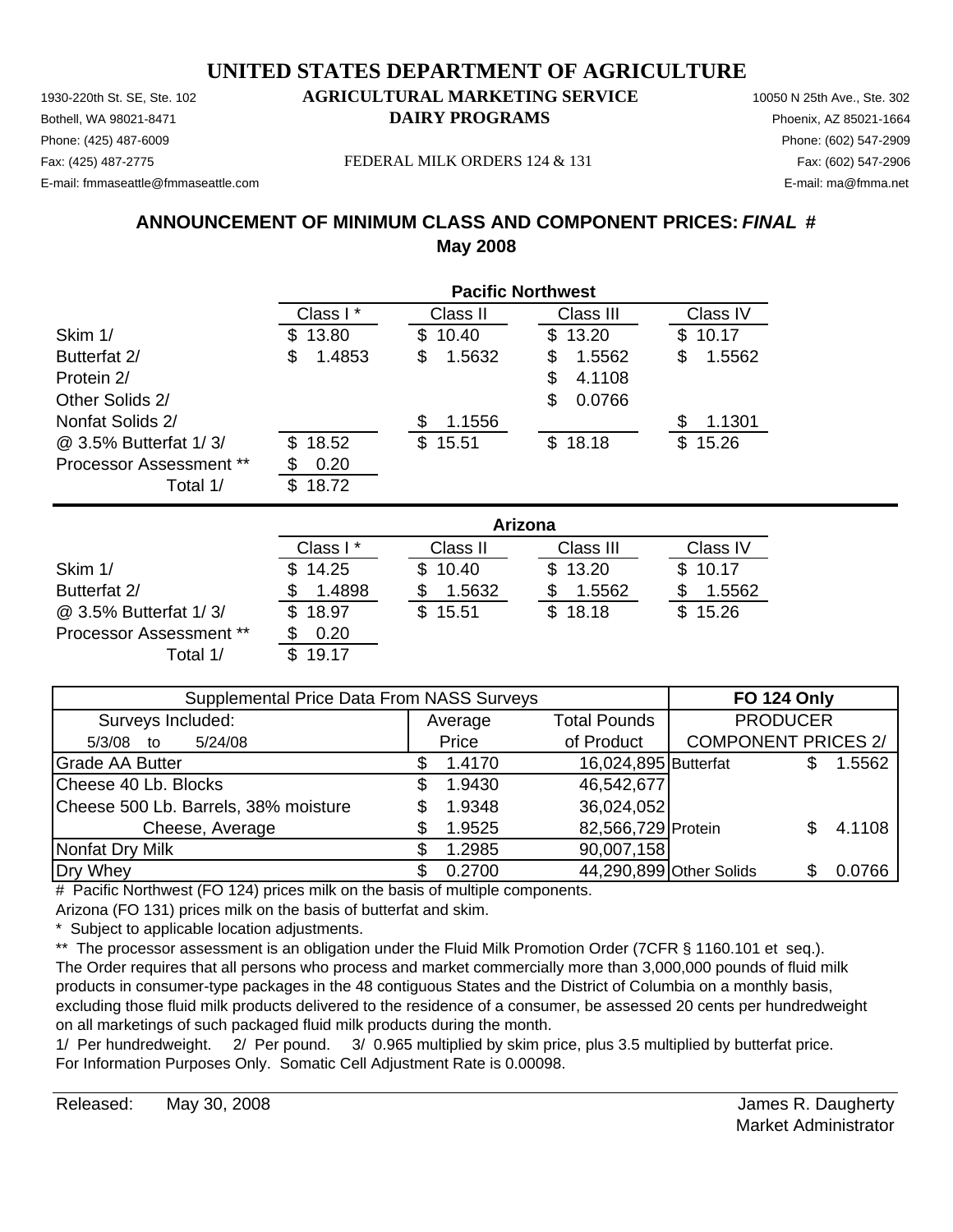Phone: (425) 487-6009 Phone: (602) 547-2909 E-mail: fmmaseattle@fmmaseattle.com E-mail: ma@fmma.net

#### 1930-220th St. SE, Ste. 102 **AGRICULTURAL MARKETING SERVICE** 10050 N 25th Ave., Ste. 302 Bothell, WA 98021-8471 **DAIRY PROGRAMS** Phoenix, AZ 85021-1664

Fax: (425) 487-2775 FEDERAL MILK ORDERS 124 & 131 Fax: (602) 547-2906

#### **ANNOUNCEMENT OF MINIMUM CLASS AND COMPONENT PRICES:** *FINAL* **# June 2008**

|                         | <b>Pacific Northwest</b> |              |             |              |  |  |
|-------------------------|--------------------------|--------------|-------------|--------------|--|--|
|                         | Class I*                 | Class II     | Class III   | Class IV     |  |  |
| Skim 1/                 | 15.07<br>S               | 10.89<br>S.  | 15.12<br>\$ | 10.64<br>\$. |  |  |
| Butterfat 2/            | S<br>1.5815              | 1.6230<br>\$ | 1.6160<br>S | S<br>1.6160  |  |  |
| Protein 2/              |                          |              | S<br>4.7193 |              |  |  |
| Other Solids 2/         |                          |              | 0.0826<br>S |              |  |  |
| Nonfat Solids 2/        |                          | 1.2100<br>S  |             | 1.1819<br>S  |  |  |
| @ 3.5% Butterfat 1/3/   | \$20.08                  | 16.19<br>\$  | \$20.25     | 15.92<br>\$  |  |  |
| Processor Assessment ** | 0.20                     |              |             |              |  |  |
| Total 1/                | 20.28                    |              |             |              |  |  |

|                                | Arizona   |              |           |          |  |  |
|--------------------------------|-----------|--------------|-----------|----------|--|--|
|                                | Class I * | Class II     | Class III | Class IV |  |  |
| Skim 1/                        | \$15.52   | \$10.89      | \$15.12   | \$10.64  |  |  |
| Butterfat 2/                   | 1.5860    | 1.6230       | 1.6160    | 1.6160   |  |  |
| @ 3.5% Butterfat 1/3/          | \$20.53   | 16.19<br>\$. | \$20.25   | \$15.92  |  |  |
| <b>Processor Assessment **</b> | 0.20      |              |           |          |  |  |
| Total 1/                       | \$20.73   |              |           |          |  |  |

| Supplemental Price Data From NASS Surveys |  |         |                         | <b>FO 124 Only</b>         |        |
|-------------------------------------------|--|---------|-------------------------|----------------------------|--------|
| Surveys Included:                         |  | Average | <b>Total Pounds</b>     | <b>PRODUCER</b>            |        |
| 6/28/08<br>5/31/08<br>to                  |  | Price   | of Product              | <b>COMPONENT PRICES 2/</b> |        |
| <b>Grade AA Butter</b>                    |  | 1.4669  | 16,842,666 Butterfat    |                            | 1.6160 |
| Cheese 40 Lb. Blocks                      |  | 2.1326  | 57,112,617              |                            |        |
| Cheese 500 Lb. Barrels, 38% moisture      |  | 2.1680  | 43,594,778              |                            |        |
| Cheese, Average                           |  | 2.1609  | 100,707,395 Protein     |                            | 4.7193 |
| Nonfat Dry Milk                           |  | 1.3508  | 104,953,519             |                            |        |
| Dry Whey                                  |  | 0.2758  | 50,508,226 Other Solids |                            | 0.0826 |

# Pacific Northwest (FO 124) prices milk on the basis of multiple components. Arizona (FO 131) prices milk on the basis of butterfat and skim.

\* Subject to applicable location adjustments.

\*\* The processor assessment is an obligation under the Fluid Milk Promotion Order (7CFR § 1160.101 et seq.). The Order requires that all persons who process and market commercially more than 3,000,000 pounds of fluid milk products in consumer-type packages in the 48 contiguous States and the District of Columbia on a monthly basis, excluding those fluid milk products delivered to the residence of a consumer, be assessed 20 cents per hundredweight on all marketings of such packaged fluid milk products during the month.

1/ Per hundredweight. 2/ Per pound. 3/ 0.965 multiplied by skim price, plus 3.5 multiplied by butterfat price. For Information Purposes Only. Somatic Cell Adjustment Rate is 0.00108.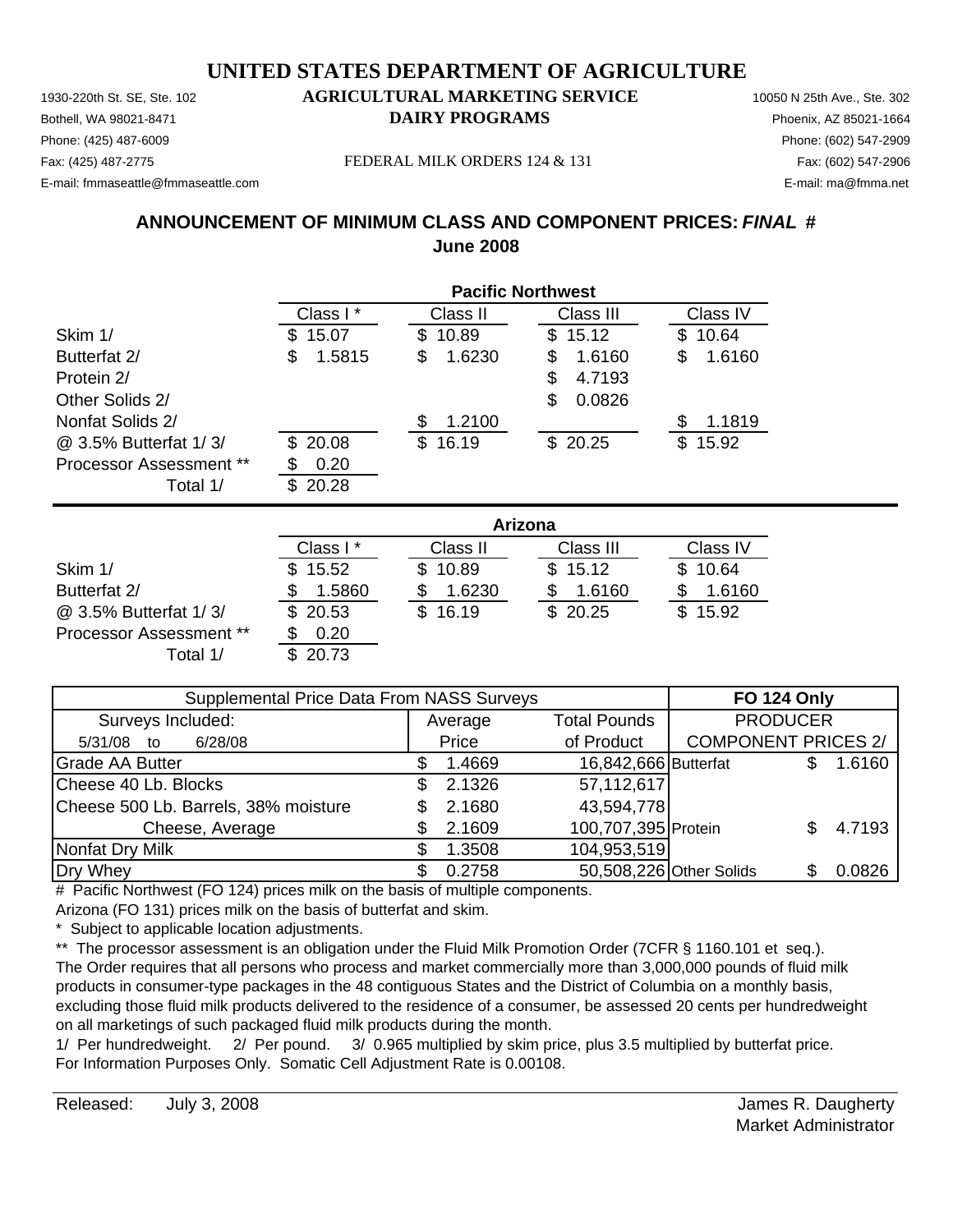Phone: (425) 487-6009 Phone: (602) 547-2909 E-mail: fmmaseattle@fmmaseattle.com E-mail: ma@fmma.net

#### 1930-220th St. SE, Ste. 102 **AGRICULTURAL MARKETING SERVICE** 10050 N 25th Ave., Ste. 302 Bothell, WA 98021-8471 **DAIRY PROGRAMS** Phoenix, AZ 85021-1664

Fax: (425) 487-2775 FEDERAL MILK ORDERS 124 & 131 Fax: (602) 547-2906

#### **ANNOUNCEMENT OF MINIMUM CLASS AND COMPONENT PRICES:** *FINAL* **# July 2008**

|                         | <b>Pacific Northwest</b> |              |               |              |  |  |
|-------------------------|--------------------------|--------------|---------------|--------------|--|--|
|                         | Class I*                 | Class II     | Class III     | Class IV     |  |  |
| Skim 1/                 | 17.60<br>S.              | 11.31<br>\$. | \$12.82       | 11.12<br>S   |  |  |
| Butterfat 2/            | 1.6276<br>S              | 1.6844<br>\$ | 1.6774<br>S   | 1.6774<br>\$ |  |  |
| Protein 2/              |                          |              | 4.0025<br>\$. |              |  |  |
| Other Solids 2/         |                          |              | 0.0707<br>S   |              |  |  |
| Nonfat Solids 2/        |                          | 1.2567       |               | S<br>1.2358  |  |  |
| @ 3.5% Butterfat 1/3/   | \$22.68                  | 16.81<br>\$. | \$18.24       | \$.<br>16.60 |  |  |
| Processor Assessment ** | 0.20                     |              |               |              |  |  |
| Total 1/                | 22.88                    |              |               |              |  |  |

|                                | Arizona  |          |           |          |  |
|--------------------------------|----------|----------|-----------|----------|--|
|                                | Class I* | Class II | Class III | Class IV |  |
| Skim 1/                        | \$18.05  | \$11.31  | \$12.82   | \$11.12  |  |
| Butterfat 2/                   | 1.6321   | 1.6844   | 1.6774    | 1.6774   |  |
| @ 3.5% Butterfat 1/3/          | \$23.13  | 16.81    | \$18.24   | 16.60    |  |
| <b>Processor Assessment **</b> | 0.20     |          |           |          |  |
| Total 1/                       | 23.33    |          |           |          |  |

| Supplemental Price Data From NASS Surveys |    |         |                         | <b>FO 124 Only</b>         |        |
|-------------------------------------------|----|---------|-------------------------|----------------------------|--------|
| Surveys Included:                         |    | Average | <b>Total Pounds</b>     | <b>PRODUCER</b>            |        |
| 7/26/08<br>7/5/08 to                      |    | Price   | of Product              | <b>COMPONENT PRICES 2/</b> |        |
| <b>Grade AA Butter</b>                    |    | 1.5180  | 14,112,011 Butterfat    |                            | 1.6774 |
| Cheese 40 Lb. Blocks                      | Ж, | 1.9477  | 46,238,132              |                            |        |
| Cheese 500 Lb. Barrels, 38% moisture      |    | 1.9423  | 35,913,982              |                            |        |
| Cheese, Average                           |    | 1.9585  | 82,152,114 Protein      |                            | 4.0025 |
| Nonfat Dry Milk                           |    | 1.4053  | 59,671,105              |                            |        |
| Dry Whey                                  |    | 0.2642  | 41,976,878 Other Solids |                            | 0.0707 |

# Pacific Northwest (FO 124) prices milk on the basis of multiple components. Arizona (FO 131) prices milk on the basis of butterfat and skim.

Subject to applicable location adjustments.

\*\* The processor assessment is an obligation under the Fluid Milk Promotion Order (7CFR § 1160.101 et seq.). The Order requires that all persons who process and market commercially more than 3,000,000 pounds of fluid milk products in consumer-type packages in the 48 contiguous States and the District of Columbia on a monthly basis, excluding those fluid milk products delivered to the residence of a consumer, be assessed 20 cents per hundredweight on all marketings of such packaged fluid milk products during the month.

1/ Per hundredweight. 2/ Per pound. 3/ 0.965 multiplied by skim price, plus 3.5 multiplied by butterfat price. For Information Purposes Only. Somatic Cell Adjustment Rate is 0.00098.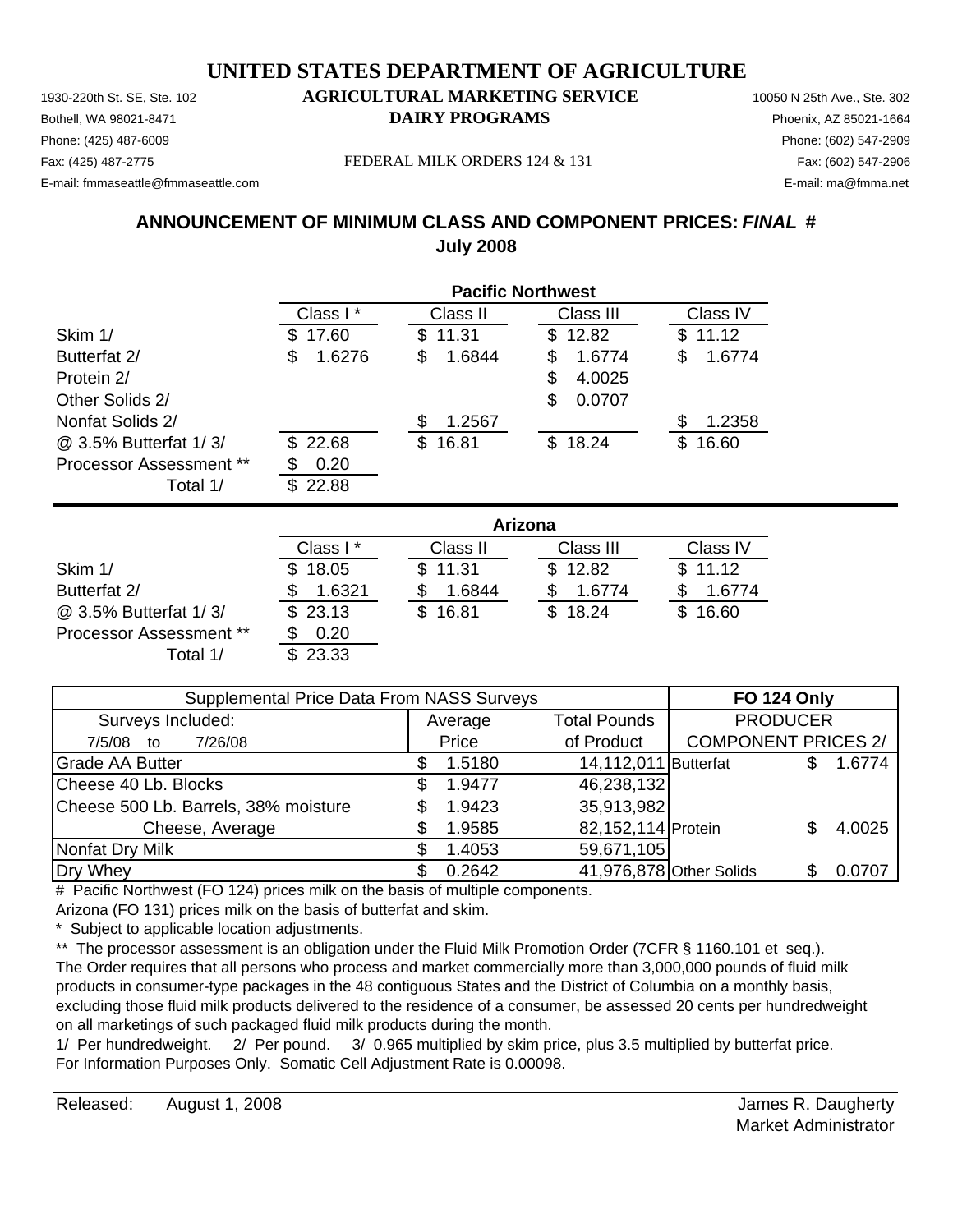#### 1930-220th St. SE, Ste. 102 **AGRICULTURAL MARKETING SERVICE** 10050 N 25th Ave., Ste. 302 Bothell, WA 98021-8471 **DAIRY PROGRAMS** Phoenix, AZ 85021-1664 **UNITED STATES DEPARTMENT OF AGRICULTURE**

Phone: (425) 487-6009 Phone: (602) 547-2909 E-mail: fmmaseattle@fmmaseattle.com E-mail: ma@fmma.net

#### Fax: (425) 487-2775 FEDERAL MILK ORDERS 124 & 131 Fax: (602) 547-2906

#### **ANNOUNCEMENT OF MINIMUM CLASS AND COMPONENT PRICES:** *FINAL* **# August 2008**

|                         |              | <b>Pacific Northwest</b> |                       |              |  |  |
|-------------------------|--------------|--------------------------|-----------------------|--------------|--|--|
|                         | Class I *    | Class II                 | Class III             | Class IV     |  |  |
| Skim 1/                 | 14.95        | 11.74<br>S.              | 11.63<br>\$           | 10.93<br>S   |  |  |
| Butterfat 2/            | 1.6994<br>\$ | 1.7483<br>S              | \$<br>1.7413          | 1.7413<br>\$ |  |  |
| Protein 2/              |              |                          | \$<br>3.6497          |              |  |  |
| Other Solids 2/         |              |                          | \$<br>0.0529          |              |  |  |
| Nonfat Solids 2/        |              | 1.3044                   |                       | 1.2147       |  |  |
| @ 3.5% Butterfat 1/3/   | 20.37        | \$<br>17.45              | $\mathbb{S}$<br>17.32 | 16.64<br>\$  |  |  |
| Processor Assessment ** | 0.20         |                          |                       |              |  |  |
| Total 1/                | 20.57<br>\$  |                          |                       |              |  |  |
|                         |              |                          | Arizona               |              |  |  |
|                         | Class I*     | Class II                 | Class III             | Class IV     |  |  |

|                                | лны и    |          |           |          |  |  |
|--------------------------------|----------|----------|-----------|----------|--|--|
|                                | Class I* | Class II | Class III | Class IV |  |  |
| Skim 1/                        | 15.40    | 11.74    | \$11.63   | \$10.93  |  |  |
| Butterfat 2/                   | 1.7039   | 1.7483   | 1.7413    | 1.7413   |  |  |
| @ 3.5% Butterfat 1/3/          | \$20.82  | \$17.45  | \$17.32   | \$16.64  |  |  |
| <b>Processor Assessment **</b> | 0.20     |          |           |          |  |  |
| Total 1/                       | 21.02    |          |           |          |  |  |

| Supplemental Price Data From NASS Surveys | <b>FO 124 Only</b> |                      |                            |        |
|-------------------------------------------|--------------------|----------------------|----------------------------|--------|
| Surveys Included:                         | Average            | <b>Total Pounds</b>  | <b>PRODUCER</b>            |        |
| 8/30/08<br>$8/2/08$ to                    | Price              | of Product           | <b>COMPONENT PRICES 2/</b> |        |
| <b>Grade AA Butter</b>                    | 1.5713             | 20,532,255 Butterfat |                            | 1.7413 |
| Cheese 40 Lb. Blocks                      | 1.8809             | 61,019,637           |                            |        |
| Cheese 500 Lb. Barrels, 38% moisture      | 1.8247             | 43,814,108           |                            |        |
| Cheese, Average                           | 1.8699             | 104,833,745 Protein  |                            | 3.6497 |
| Nonfat Dry Milk                           | 1.3840             | 64,527,942           |                            |        |
| Dry Whey                                  | 0.2470             |                      | 48,228,987 Other Solids    | 0.0529 |

# Pacific Northwest (FO 124) prices milk on the basis of multiple components.

Arizona (FO 131) prices milk on the basis of butterfat and skim.

Subject to applicable location adjustments.

\*\* The processor assessment is an obligation under the Fluid Milk Promotion Order (7CFR § 1160.101 et seq.). The Order requires that all persons who process and market commercially more than 3,000,000 pounds of fluid milk products in consumer-type packages in the 48 contiguous States and the District of Columbia on a monthly basis, excluding those fluid milk products delivered to the residence of a consumer, be assessed 20 cents per hundredweight on all marketings of such packaged fluid milk products during the month.

1/ Per hundredweight. 2/ Per pound. 3/ 0.965 multiplied by skim price, plus 3.5 multiplied by butterfat price. For Information Purposes Only. Somatic Cell Adjustment Rate is 0.00093.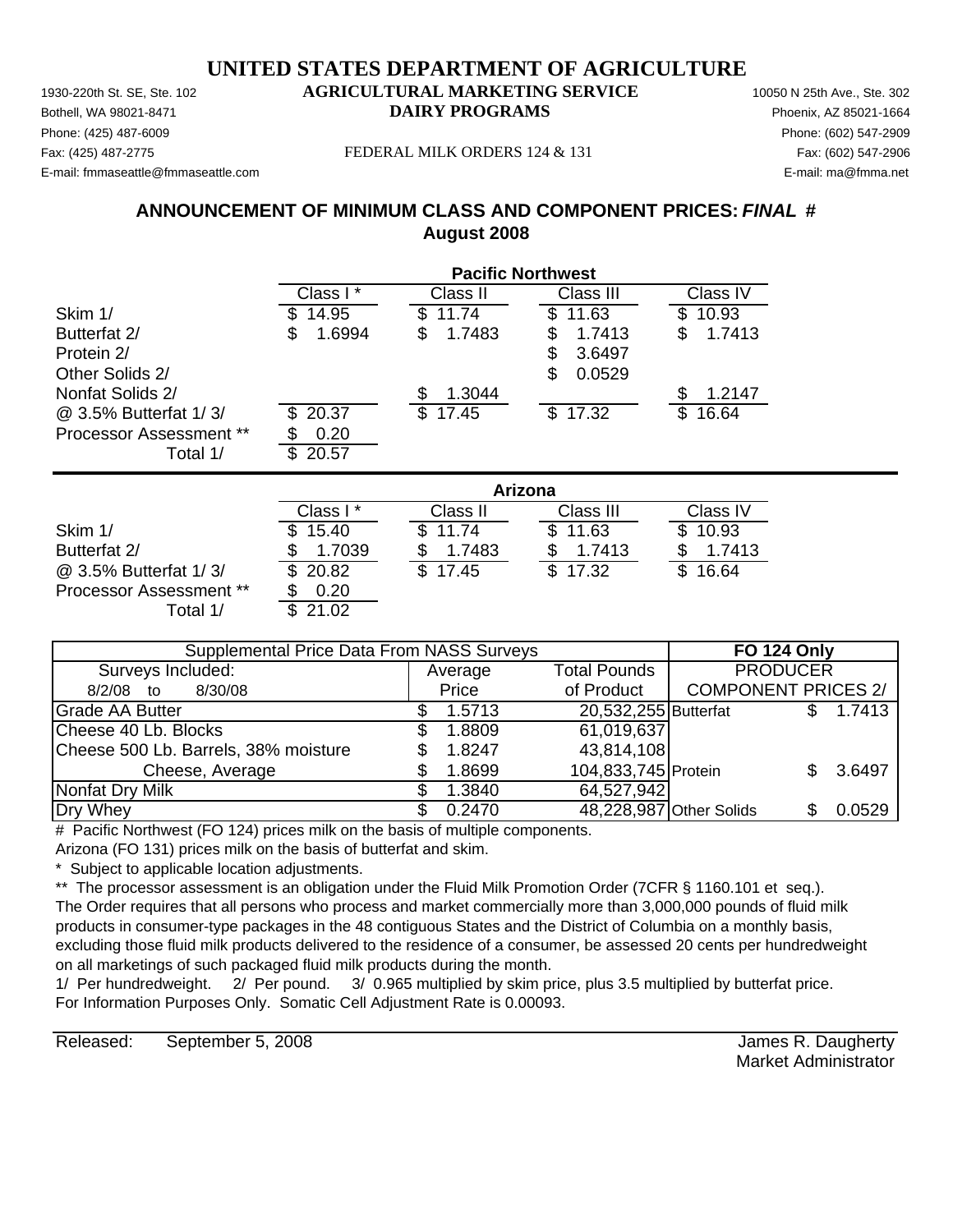# **SPECIAL NOTE:**

# **Announcement of Class and Component Prices for September 2008**

The manufacturing allowances and butterfat yield factor used to compute the Class II, Class III, Class IV, and component prices in this announcement are those published in the Federal Register on December 29, 2006 (71 FR 78333). All future computations of advance Class I and Class II skim prices and pricing factors, and Class II, Class III, Class IV, and component prices will use the revised manufacturing allowances and butterfat yield factor contained in the Interim Final Rule published in the Federal Register on July 31, 2008 (73 FR 44617).

*(See next page for price announcement)*

Source: USDA AMS Dairy Programs, October 3, 2008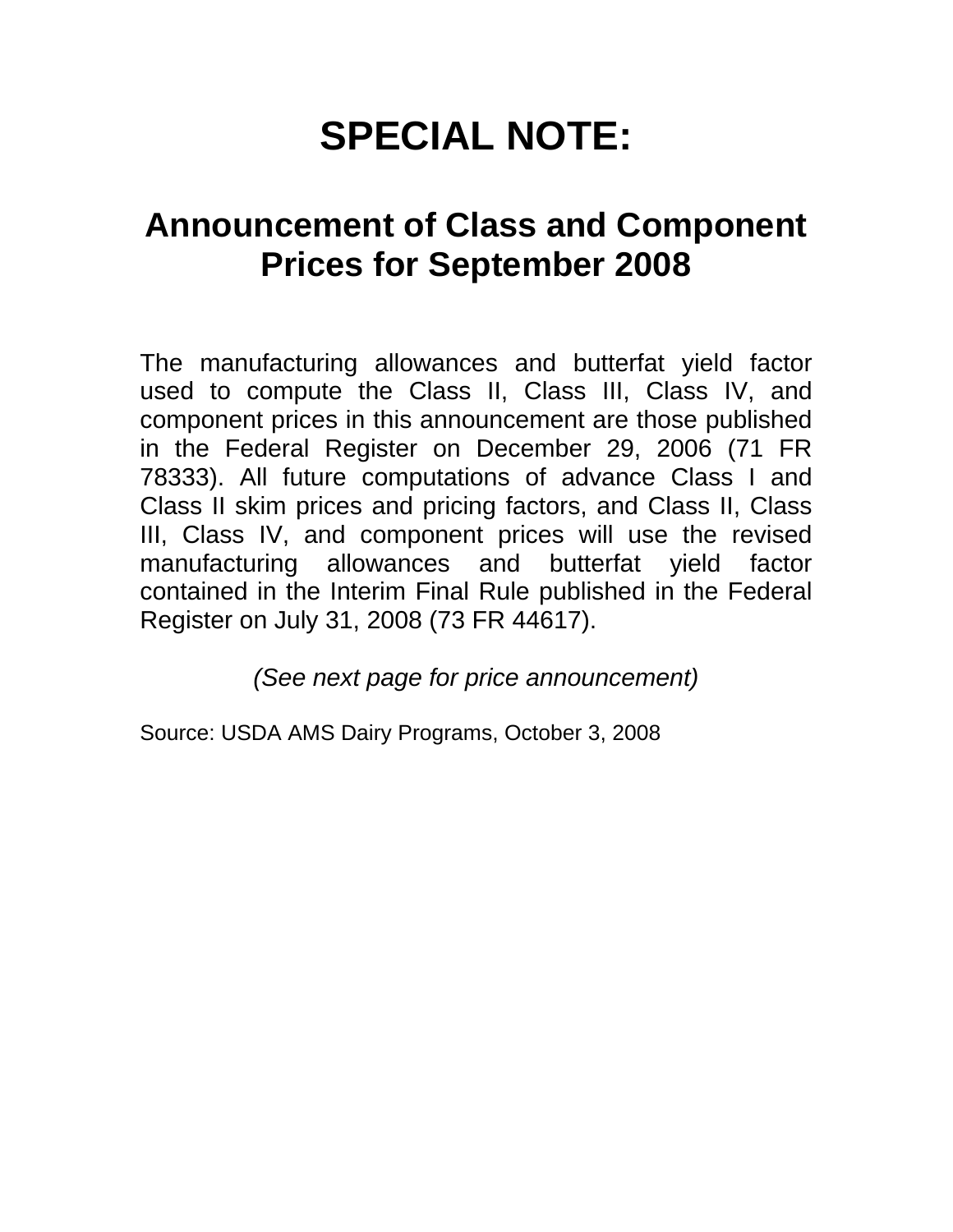Phone: (425) 487-6009 Phone: (602) 547-2909 E-mail: fmmaseattle@fmmaseattle.com E-mail: ma@fmma.net

#### 1930-220th St. SE, Ste. 102 **AGRICULTURAL MARKETING SERVICE** 10050 N 25th Ave., Ste. 302 Bothell, WA 98021-8471 **DAIRY PROGRAMS** Phoenix, AZ 85021-1664

#### Fax: (425) 487-2775 FEDERAL MILK ORDERS 124 & 131 Fax: (602) 547-2906

#### **ANNOUNCEMENT OF MINIMUM CLASS AND COMPONENT PRICES:** *FINAL* **# September 2008**

|                                | <b>Pacific Northwest</b> |              |              |                       |  |
|--------------------------------|--------------------------|--------------|--------------|-----------------------|--|
|                                | Class I *                | Class II     | Class III    | Class IV              |  |
| Skim 1/                        | 13.88<br>S               | 11.59<br>\$  | 10.27<br>\$  | \$<br>9.41            |  |
| Butterfat 2/                   | 1.7601<br>\$             | \$<br>1.8266 | \$<br>1.8196 | \$<br>1.8196          |  |
| Protein 2/                     |                          |              | \$<br>3.2689 |                       |  |
| Other Solids 2/                |                          |              | \$<br>0.0234 |                       |  |
| Nonfat Solids 2/               |                          | 1.2878<br>S  |              | S<br>1.0455           |  |
| @ 3.5% Butterfat 1/3/          | 19.55<br>\$              | \$17.58      | \$16.28      | $\mathbb{S}$<br>15.45 |  |
| <b>Processor Assessment **</b> | 0.20                     |              |              |                       |  |
| Total 1/                       | 19.75<br>\$              |              |              |                       |  |
|                                |                          |              | Arizona      |                       |  |
|                                | Class I*                 | Class II     | Class III    | Class IV              |  |
| Skim 1/                        | 14.33                    | \$<br>11.59  | \$<br>10.27  | \$<br>9.41            |  |
| Butterfat 2/                   | 1.7646                   | 1.8266<br>\$ | 1.8196<br>\$ | 1.8196<br>\$          |  |
| @ 3.5% Butterfat 1/3/          | \$<br>20.00              | \$<br>17.58  | \$<br>16.28  | \$<br>15.45           |  |

| Supplemental Price Data From NASS Surveys | <b>FO 124 Only</b> |                      |                                   |
|-------------------------------------------|--------------------|----------------------|-----------------------------------|
| Surveys Included:                         | Average            | <b>Total Pounds</b>  | <b>PRODUCER</b>                   |
| 9/27/08<br>$9/6/08$ to                    | Price              | of Product           | <b>COMPONENT PRICES 2/</b>        |
| <b>Grade AA Butter</b>                    | 1.6365             | 15,120,597 Butterfat | 1.8196                            |
| Cheese 40 Lb. Blocks                      | 1.7661<br>\$.      | 44,323,342           |                                   |
| Cheese 500 Lb. Barrels, 38% moisture      | 1.7611<br>\$.      | 35,896,733           |                                   |
| Cheese, Average                           | 1.7773             | 80,220,075 Protein   | 3.2689                            |
| Nonfat Dry Milk                           | 1.2131             | 64,764,589           |                                   |
| Dry Whey                                  | 0.2183             |                      | 36,318,827 Other Solids<br>0.0234 |

# Pacific Northwest (FO 124) prices milk on the basis of multiple components.

Arizona (FO 131) prices milk on the basis of butterfat and skim.

\* Subject to applicable location adjustments.

Processor Assessment \*\* \$ 0.20 Total  $1/$ 

\*\* The processor assessment is an obligation under the Fluid Milk Promotion Order (7CFR § 1160.101 et seq.). The Order requires that all persons who process and market commercially more than 3,000,000 pounds of fluid milk products in consumer-type packages in the 48 contiguous States and the District of Columbia on a monthly basis, excluding those fluid milk products delivered to the residence of a consumer, be assessed 20 cents per hundredweight on all marketings of such packaged fluid milk products during the month.

1/ Per hundredweight. 2/ Per pound. 3/ 0.965 multiplied by skim price, plus 3.5 multiplied by butterfat price. For Information Purposes Only. Somatic Cell Adjustment Rate is 0.00089.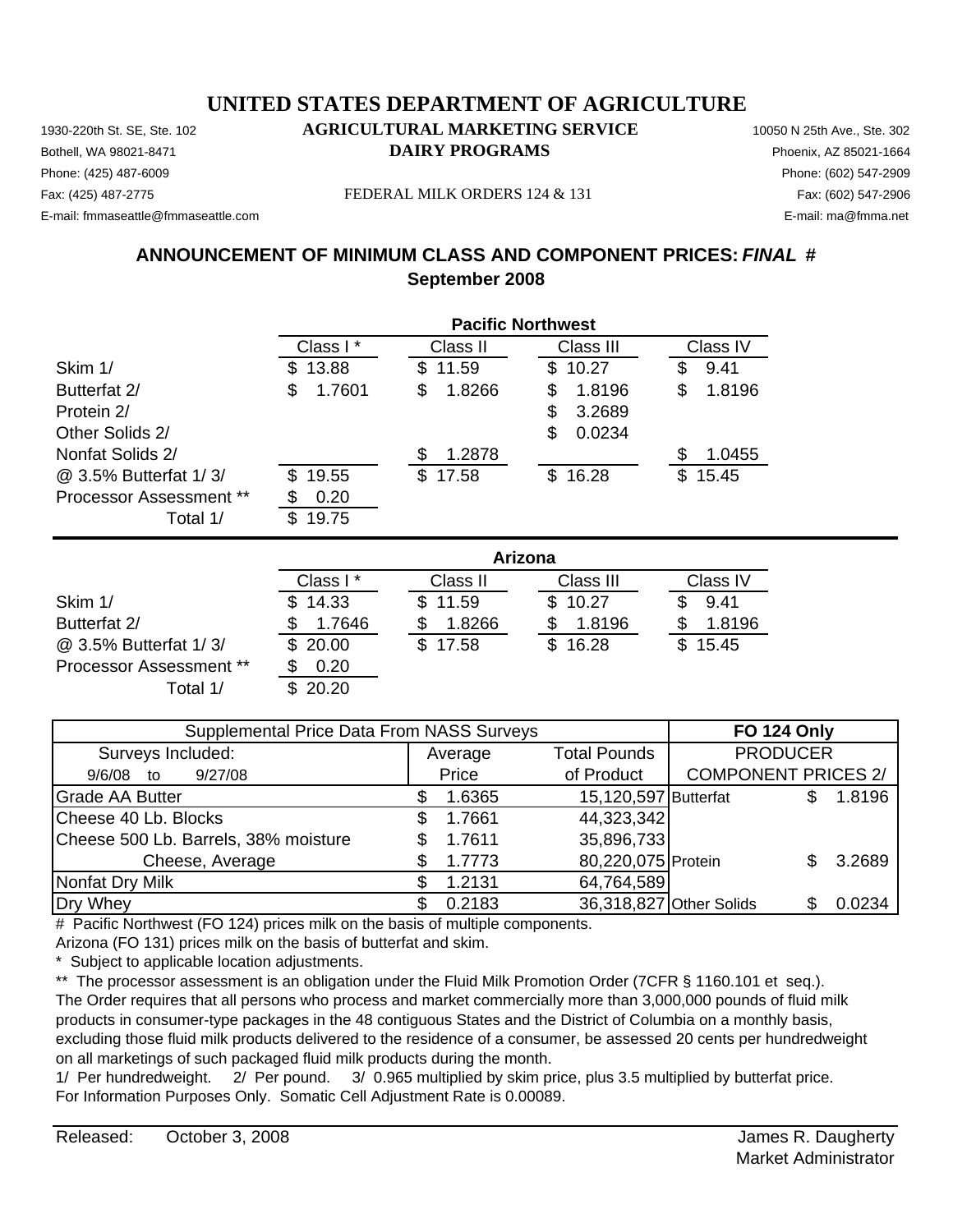Phone: (425) 487-6009 Phone: (602) 547-2909 E-mail: fmmaseattle@fmmaseattle.com E-mail: ma@fmma.net

#### 1930-220th St. SE, Ste. 102 **AGRICULTURAL MARKETING SERVICE** 10050 N 25th Ave., Ste. 302 Bothell, WA 98021-8471 **DAIRY PROGRAMS** Phoenix, AZ 85021-1664

#### Fax: (425) 487-2775 FEDERAL MILK ORDERS 124 & 131 Fax: (602) 547-2906

#### **ANNOUNCEMENT OF MINIMUM CLASS AND COMPONENT PRICES:** *FINAL* **# October 2008**

|                         |              |              | <b>Pacific Northwest</b> |              |
|-------------------------|--------------|--------------|--------------------------|--------------|
|                         | Class I*     | Class II     | Class III                | Class IV     |
| Skim 1/                 | 11.66<br>\$  | 10.46<br>\$  | 10.97<br>\$              | 7.40<br>S    |
| Butterfat 2/            | \$<br>1.7641 | \$<br>1.8577 | 1.8507<br>\$             | \$<br>1.8507 |
| Protein 2/              |              |              | \$<br>3.5490             |              |
| Other Solids 2/4/       |              |              | \$<br>(0.0047)           |              |
| Nonfat Solids 2/        |              | \$<br>1.1622 |                          | 0.8226<br>S  |
| @ 3.5% Butterfat 1/3/   | 17.43<br>S   | \$<br>16.60  | \$17.06                  | 13.62<br>\$  |
| Processor Assessment ** | 0.20         |              |                          |              |
| Total 1/                | \$<br>17.63  |              |                          |              |
|                         |              |              | Arizona                  |              |
|                         | Class I*     | Class II     | Class III                | Class IV     |
| Skim 1/                 | 12.11<br>S.  | 10.46<br>\$. | \$10.97                  | 7.40         |
|                         |              |              |                          |              |

Butterfat 2/ **\$ 1.7686** \$ 1.8577 \$ 1.8507  $\overline{\textcircled{a}}$  3.5% Butterfat 1/3/  $\overline{\textcircled{s}}$  17.88  $\overline{\textcircled{s}}$  16.60  $\overline{\textcircled{s}}$  17.06 Processor Assessment \*\* \$ 0.20 Total 1/ \$ 18.08

| <b>Supplemental Price Data From NASS Surveys</b> | <b>FO 124 Only</b> |                      |                            |          |
|--------------------------------------------------|--------------------|----------------------|----------------------------|----------|
| Surveys Included:                                | Average            | <b>Total Pounds</b>  | <b>PRODUCER</b>            |          |
| 10/25/08<br>10/4/08<br>to                        | Price              | of Product           | <b>COMPONENT PRICES 2/</b> |          |
| <b>Grade AA Butter</b>                           | 1.6997             | 13,726,525 Butterfat |                            | 1.8507   |
| Cheese 40 Lb. Blocks                             | 1.8927             | 44, 169, 232         |                            |          |
| Cheese 500 Lb. Barrels, 38% moisture             | 1.8928             | 37,514,112           |                            |          |
| Cheese, Average                                  | 1.9065             | 81,683,344 Protein   |                            | 3.5490   |
| Nonfat Dry Milk                                  | 0.9987             | 90,277,428           |                            |          |
| Dry Whey                                         | 0.1945             |                      | 41,938,300 Other Solids 4/ | (0.0047) |

# Pacific Northwest (FO 124) prices milk on the basis of multiple components.

Arizona (FO 131) prices milk on the basis of butterfat and skim.

\* Subject to applicable location adjustments.

\*\* The processor assessment is an obligation under the Fluid Milk Promotion Order (7CFR § 1160.101 et seq.). The Order requires that all persons who process and market commercially more than 3,000,000 pounds of fluid milk products in consumer-type packages in the 48 contiguous States and the District of Columbia on a monthly basis, excluding those fluid milk products delivered to the residence of a consumer, be assessed 20 cents per hundredweight on all marketings of such packaged fluid milk products during the month.

1/ Per hundredweight. 2/ Per pound. 3/ 0.965 multiplied by skim price, plus 3.5 multiplied by butterfat price. For Information Purposes Only. Somatic Cell Adjustment Rate is 0.00095. 4/ The average wholesale price of dry whey for October 2008 was less than the make allowance contained in the other solids price formula.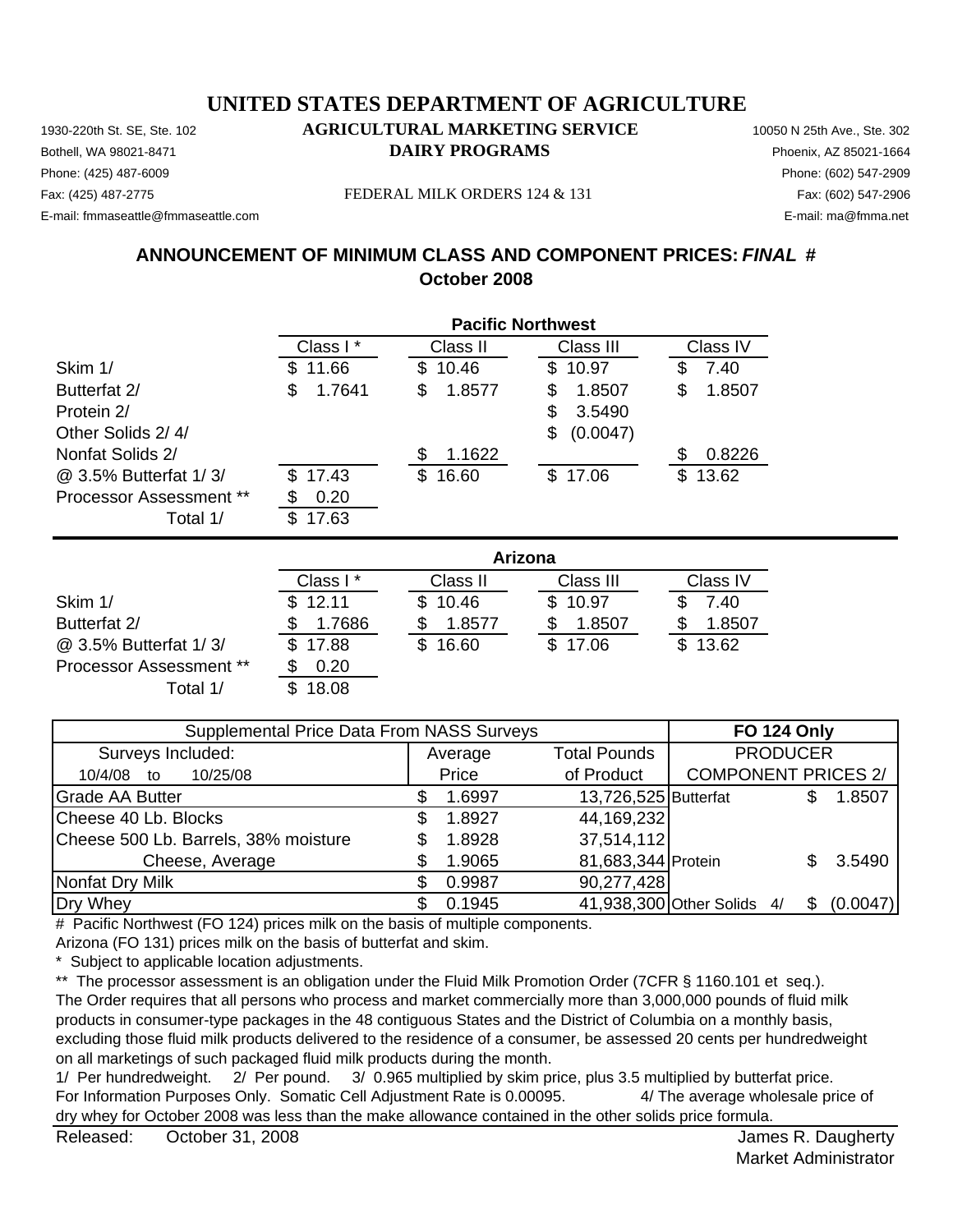Phone: (425) 487-6009 Phone: (602) 547-2909 E-mail: fmmaseattle@fmmaseattle.com E-mail: ma@fmma.net

#### 1930-220th St. SE, Ste. 102 **AGRICULTURAL MARKETING SERVICE** 10050 N 25th Ave., Ste. 302 Bothell, WA 98021-8471 **DAIRY PROGRAMS** Phoenix, AZ 85021-1664

#### Fax: (425) 487-2775 FEDERAL MILK ORDERS 124 & 131 Fax: (602) 547-2906

#### **ANNOUNCEMENT OF MINIMUM CLASS AND COMPONENT PRICES:** *FINAL* **# November 2008**

|                         | <b>Pacific Northwest</b> |              |                |              |
|-------------------------|--------------------------|--------------|----------------|--------------|
|                         | Class I*                 | Class II     | Class III      | Class IV     |
| Skim 1/                 | 13.19<br>\$              | 8.52<br>\$   | 9.64<br>S      | 6.26<br>\$   |
| Butterfat 2/            | 1.8578<br>\$             | \$<br>1.7800 | 1.7730<br>S    | 1.7730<br>\$ |
| Protein 2/              |                          |              | 3.1301<br>\$   |              |
| Other Solids 2/4/       |                          |              | (0.0099)<br>\$ |              |
| Nonfat Solids 2/        |                          | 0.9467<br>\$ |                | \$<br>0.6953 |
| @ 3.5% Butterfat 1/3/   | 19.23<br>\$              | \$<br>14.45  | \$15.51        | \$<br>12.25  |
| Processor Assessment ** | 0.20                     |              |                |              |
| Total 1/                | \$<br>19.43              |              |                |              |
|                         |                          |              | Arizona        |              |

|                                | , ,, ,,, ,,,, |              |           |          |  |  |
|--------------------------------|---------------|--------------|-----------|----------|--|--|
|                                | Class I*      | Class II     | Class III | Class IV |  |  |
| Skim 1/                        | \$13.64       | 8.52         | 9.64      | 6.26     |  |  |
| Butterfat 2/                   | 1.8623        | 1.7800       | 1.7730    | 1.7730   |  |  |
| @ 3.5% Butterfat 1/3/          | \$19.68       | 14.45<br>\$. | \$15.51   | \$12.25  |  |  |
| <b>Processor Assessment **</b> | 0.20          |              |           |          |  |  |
| Total 1/                       | 19.88         |              |           |          |  |  |

| Supplemental Price Data From NASS Surveys | <b>FO 124 Only</b> |         |                      |                            |          |
|-------------------------------------------|--------------------|---------|----------------------|----------------------------|----------|
| Surveys Included:                         |                    | Average | <b>Total Pounds</b>  | <b>PRODUCER</b>            |          |
| 11/29/08<br>11/1/08 to                    |                    | Price   | of Product           | <b>COMPONENT PRICES 2/</b> |          |
| <b>Grade AA Butter</b>                    |                    | 1.6356  | 15,343,093 Butterfat |                            | 1.7730   |
| Cheese 40 Lb. Blocks                      | S                  | 1.7268  | 59,572,942           |                            |          |
| Cheese 500 Lb. Barrels, 38% moisture      |                    | 1.7518  | 47,109,866           |                            |          |
| Cheese, Average                           |                    | 1.7511  | 106,682,808 Protein  |                            | 3.1301   |
| Nonfat Dry Milk                           |                    | 0.8701  | 120,353,805          |                            |          |
| Dry Whey                                  |                    | 0.1895  |                      | 49,043,018 Other Solids 4/ | (0.0099) |

# Pacific Northwest (FO 124) prices milk on the basis of multiple components.

Arizona (FO 131) prices milk on the basis of butterfat and skim.

\* Subject to applicable location adjustments.

\*\* The processor assessment is an obligation under the Fluid Milk Promotion Order (7CFR § 1160.101 et seq.). The Order requires that all persons who process and market commercially more than 3,000,000 pounds of fluid milk products in consumer-type packages in the 48 contiguous States and the District of Columbia on a monthly basis, excluding those fluid milk products delivered to the residence of a consumer, be assessed 20 cents per hundredweight on all marketings of such packaged fluid milk products during the month.

1/ Per hundredweight. 2/ Per pound. 3/ 0.965 multiplied by skim price, plus 3.5 multiplied by butterfat price. For Information Purposes Only. Somatic Cell Adjustment Rate is 0.00088. 4/ The average wholesale price of dry whey for November 2008 was less than the make allowance contained in the other solids price formula.